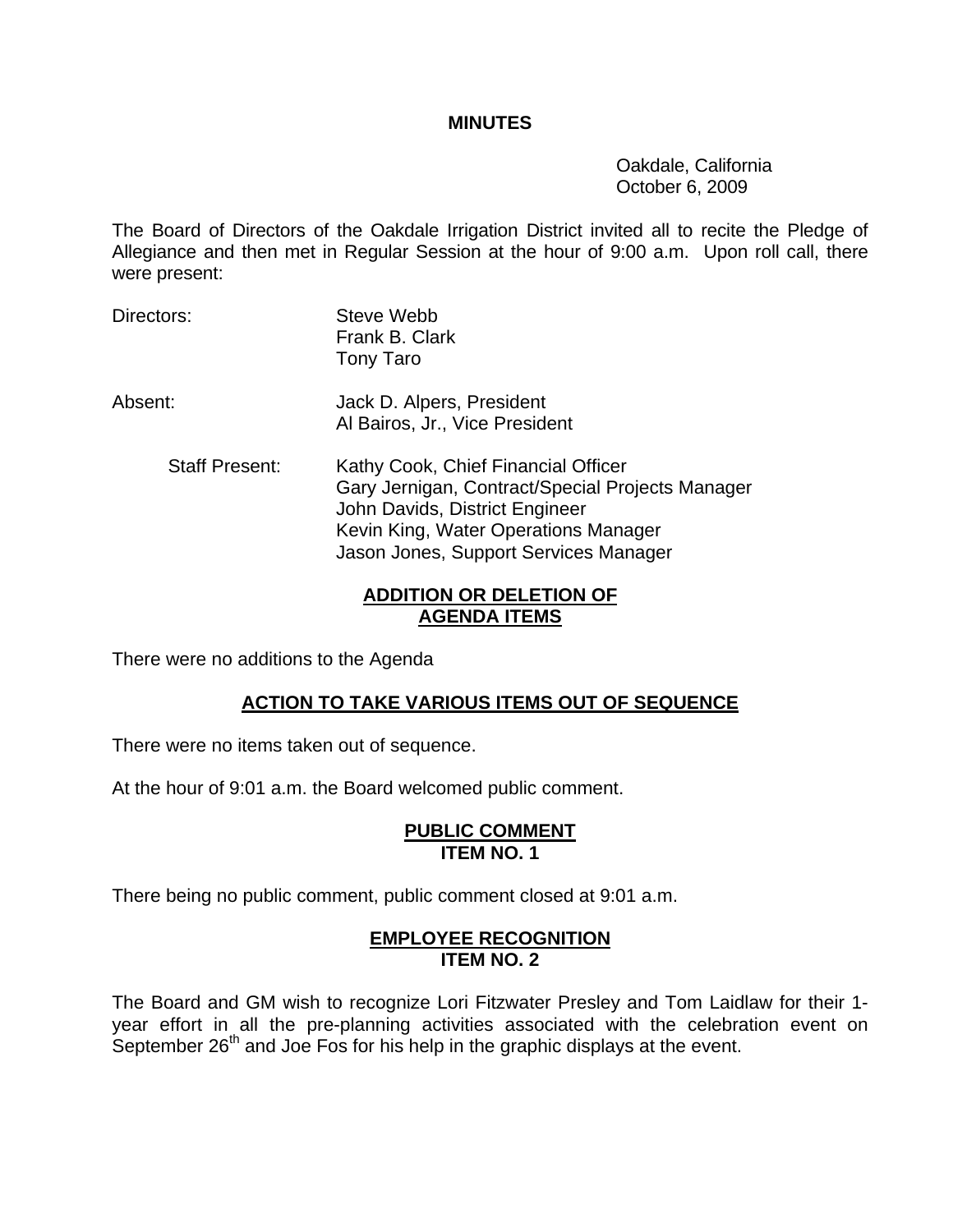## **CONSENT ITEMS ITEM NOS. 3, 4, 5, 6, 7, 8, 9**

### **ITEM NO. 3 APPROVE THE BOARD OF DIRECTORS' MINUTES OF THE REGULAR MEETING OF SEPTEMBER 15, 2009 AND RESOLUTION NOS. 2009-52 AND 2009-53**

A motion was made by Director Taro, seconded by Director Webb, and unanimously supported to approve the Board of Directors' Minutes of the Regular Meeting of September 15, 2009 and Resolution Nos. 2009-52 and 2009-53.

### **ITEM NO. 4 APPROVE OAKDALE IRRIGATION DISTRICT STATEMENT OF OBLIGATIONS**

A motion was made by Director Taro, seconded by Director Webb, and unanimously supported to approve the Oakdale Irrigation District Statement of Obligations.

## **ITEM NO. 5 APPROVE ASSIGNMENT OF CAPITAL WORK ORDER NUMBERS**

A motion was made by Director Taro, seconded by Director Webb, and unanimously supported to approve the following Capital Work Order Numbers:

| Facility                                     | <b>Project Description</b>                                                                                                                                                                                                                                                                                                                                                                                                       | <b>Estimated Cost</b>               | Work Order No. |
|----------------------------------------------|----------------------------------------------------------------------------------------------------------------------------------------------------------------------------------------------------------------------------------------------------------------------------------------------------------------------------------------------------------------------------------------------------------------------------------|-------------------------------------|----------------|
| New<br>Clavey Drop                           | Install new long crested weir and turnout structure, an<br>automated Rubicon flume gate, two (2) new 24" 101C<br>slide gates, and appurtenances.                                                                                                                                                                                                                                                                                 | \$634,400                           | 0950           |
| <b>Fairbanks Pipeline</b><br>(at Pony Ranch) | Install new headgate structure, an automated Rubicon<br>flume gate, 896' of new 48" RCP, turnout (upstream), and<br>appurtenances.                                                                                                                                                                                                                                                                                               | \$573,700                           | 0951           |
| Revised                                      |                                                                                                                                                                                                                                                                                                                                                                                                                                  |                                     |                |
| Cashman Dam                                  | Install new South Main diversion structure,<br>Paulsell Lateral headgate structure and Cashman<br>Dam long-crested weir structure. Four Rubicon gates will be<br>installed on the South Main structure and one Rubicon<br>gate on the Paulsell structure. Shotcrete lining to be installed<br>upstream and down stream of new installations and a<br>new railcar bridge will be installed downstream of the South<br>main canal. | \$962,281<br>(original \$1,440,520) | 0944           |
| <b>Cancelled</b>                             |                                                                                                                                                                                                                                                                                                                                                                                                                                  |                                     |                |
| Rossini PL                                   | Replace approximately 3,300 linear feet of existing<br>concrete and steel pipe with 18" 100 PIP PVC and<br>install two (2) new air vents.                                                                                                                                                                                                                                                                                        | \$275,700                           | 0932           |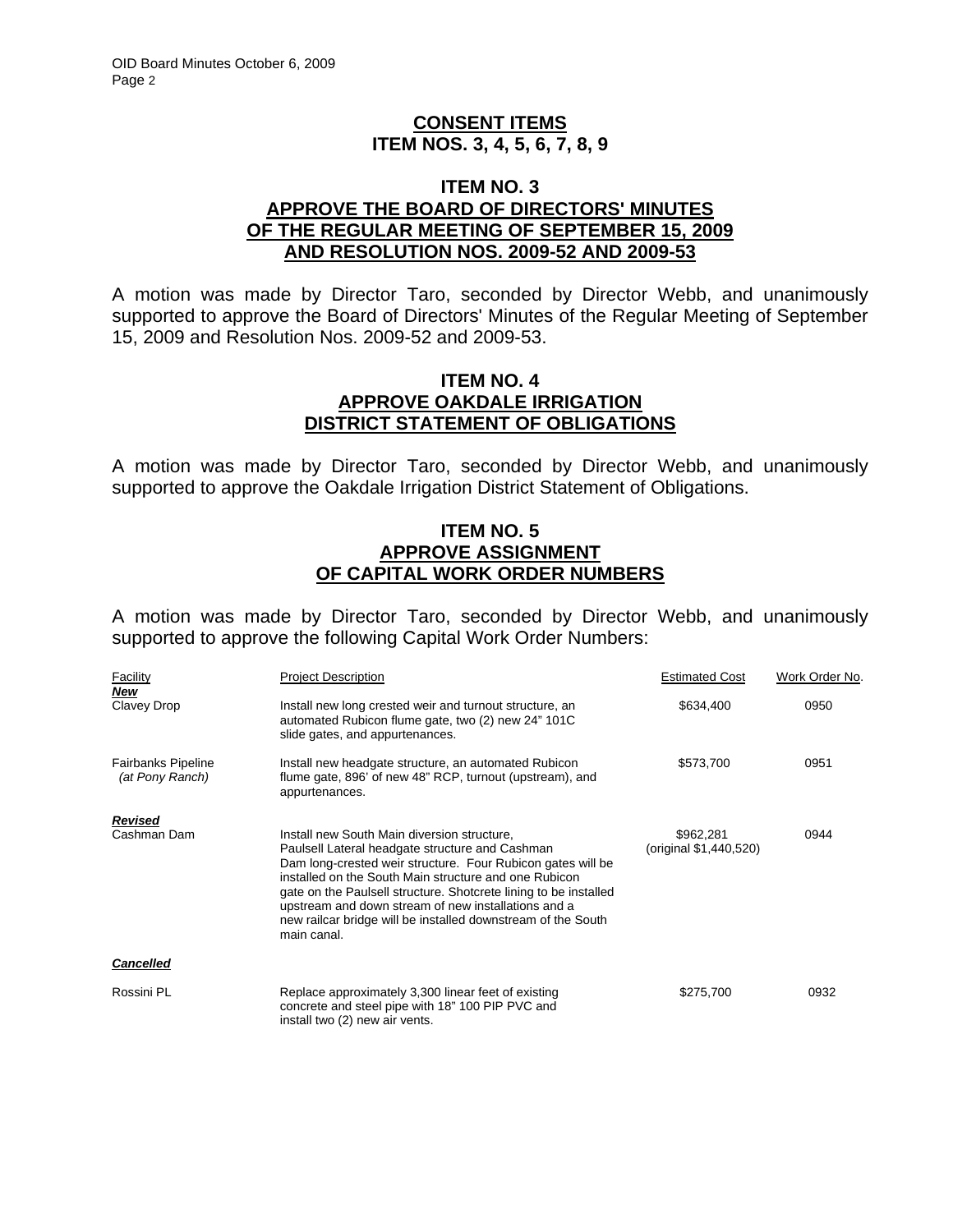### **ITEM NO. 6 APPROVE REQUEST AUTHORIZING GENERAL MANAGER TO EXECUTE PURCHASE AGREEMENT FOR ERLANGER DEEP WELL SITE (APN: 010-019-015 – FURTADO)**

A motion was made by Director Taro, seconded by Director Webb, and unanimously supported to approve request authorizing General Manager to execute Purchase Agreement for Erlanger Deep Well site (APN: 010-019-015 – Furtado).

#### **ITEM NO. 7 APPROVE RE-ISSUANCE OF "WILL SERVE LETTER" FOR THE PROPOSED LANDS OF SHATSWELL SUBDIVISION**

A motion was made by Director Taro, seconded by Director Webb, and unanimously supported to approve the Re-Issuance of "Will Serve Letter" for the Proposed Lands of Shatswell Subdivision.

## **ITEM NO. 8 APPROVE PROFESSIONAL SERVICES AGREEMENTS FOR VARIOUS VENDORS AND CONTRACTORS (CONDOR EARTH TECHNOLOGIES, INC. – STOCKTON OFFICE AND MICHAEL E. HURST & ASSOCIATES)**

A motion was made by Director Taro, seconded by Director Webb, and unanimously supported to approve the Professional Services Agreements for various vendors and contractors (Condor Earth Technologies, Inc. – Stockton Office and Michael E. Hurst & Associates).

## **ITEM NO. 9 APPROVE GENERAL SERVICES AGREEMENTS FOR VARIOUS VENDORS AND CONTRACTORS (JOHNSON WESTERN GUNITE CO., A-Z BUS SALES, AND DERRICK CUNNINGHAM TRUCKING, INC.)**

A motion was made by Director Taro, seconded by Director Webb, and unanimously supported to approve the General Services Agreements for various vendors and contractors (Johnson Western Gunite Co., A-Z Bus Sales, and Derrick Cunningham Trucking, Inc.).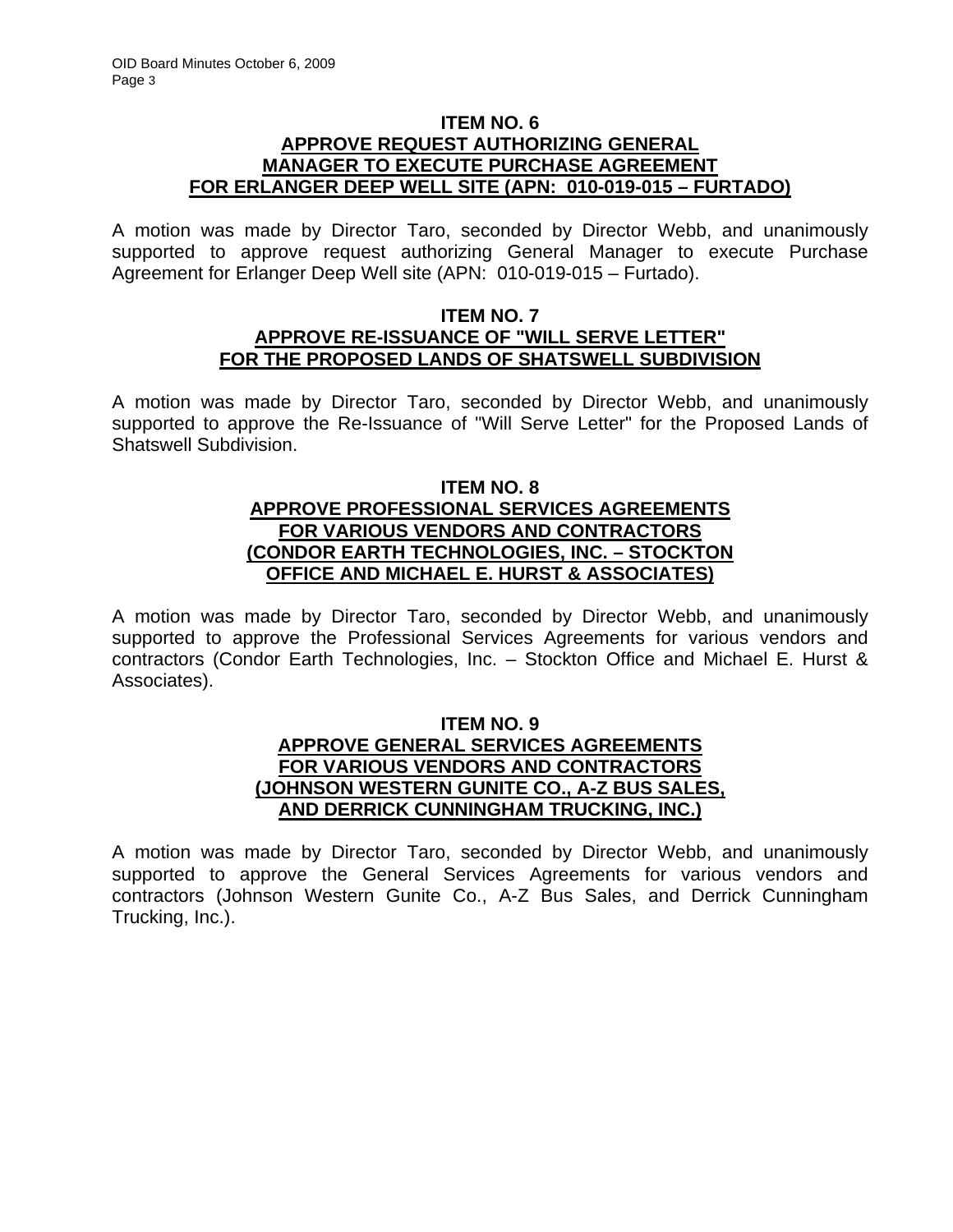## **ACTION CALENDAR ITEM NO. 10**

## **ITEM NO. 10 REVIEW AND TAKE POSSIBLE ACTION ON AUTHORIZING GENERAL MANAGER TO ENTER INTO A PROFESSIONAL SERVICES AGREEMENT WITH WILLIAM AVERY & ASSOCIATES, INC. FOR RECRUITMENT OF WATER OPERATIONS MANAGER**

The Water Operations Manager position is a critical management position within the OID. With Kevin King leaving November 3rd to Solano Irrigation District it is essential OID move quickly to replace this vacancy. Avery and Associates were used to successfully hire OID's Support Services Manager in 2007. They have the district's background, mission, and operating structure already in a releasable hiring brochure and would be the least cost alternative to move forward in filling this vacancy.

Attached is a letter of proposal from Avery and Associates on this effort. Staff supports the execution of a PSA to Avery and Associates.

A motion was made by Director Webb, seconded by Director Taro, and unanimously supported to authorize the General Manager to enter into a Professional Services Agreement with William Avery & Associates, Inc. for recruitment of Water Operations Manager.

## **ITEM NO. 11 COMMUNICATIONS**

# A. **GENERAL MANAGERS REPORT**

# **Safety Activities**

- 1. 267 days without a lost time injury accident.
- 2. OID will become involved with Stanislaus County's Multi-Jurisdictional Hazard Mitigation Plan development efforts.

## **Administration Activities**

- 1. Visited Donnells Hydro Unit on September 21<sup>st</sup> to view damage with Dan Pope.
- 2. 100<sup>th</sup> Celebration Event was well attended and well received by the 800 plus event goers on Saturday, September 26<sup>th</sup>.
- 3. OID has secured an ACWA booth at the Convention in December.
- 4. Kevin King has announced his acceptance of another position with Solano Irrigation District. He and his wife will be moving closer to their family. Working with Avery and Associates on a job announcement. Kevin's last day will be October 30<sup>th</sup>. We all wish him the best.
- 5. Attended Taste of Oakdale event Thursday the  $17<sup>th</sup>$  at the FES Hall put on by the Chamber with the help of Oakdale's food vendors, restaurants, and grocery stores.
- 6. Assisted with the serving of a "Dinner on the Dam" Friday the  $18<sup>th</sup>$ , with Directors Alpers, Webb and Clark (and wives) for the Oakdale Education Foundation fundraiser.
- 7. Attended the Cowboy Museum Fundraiser on Saturday the 19<sup>th</sup>.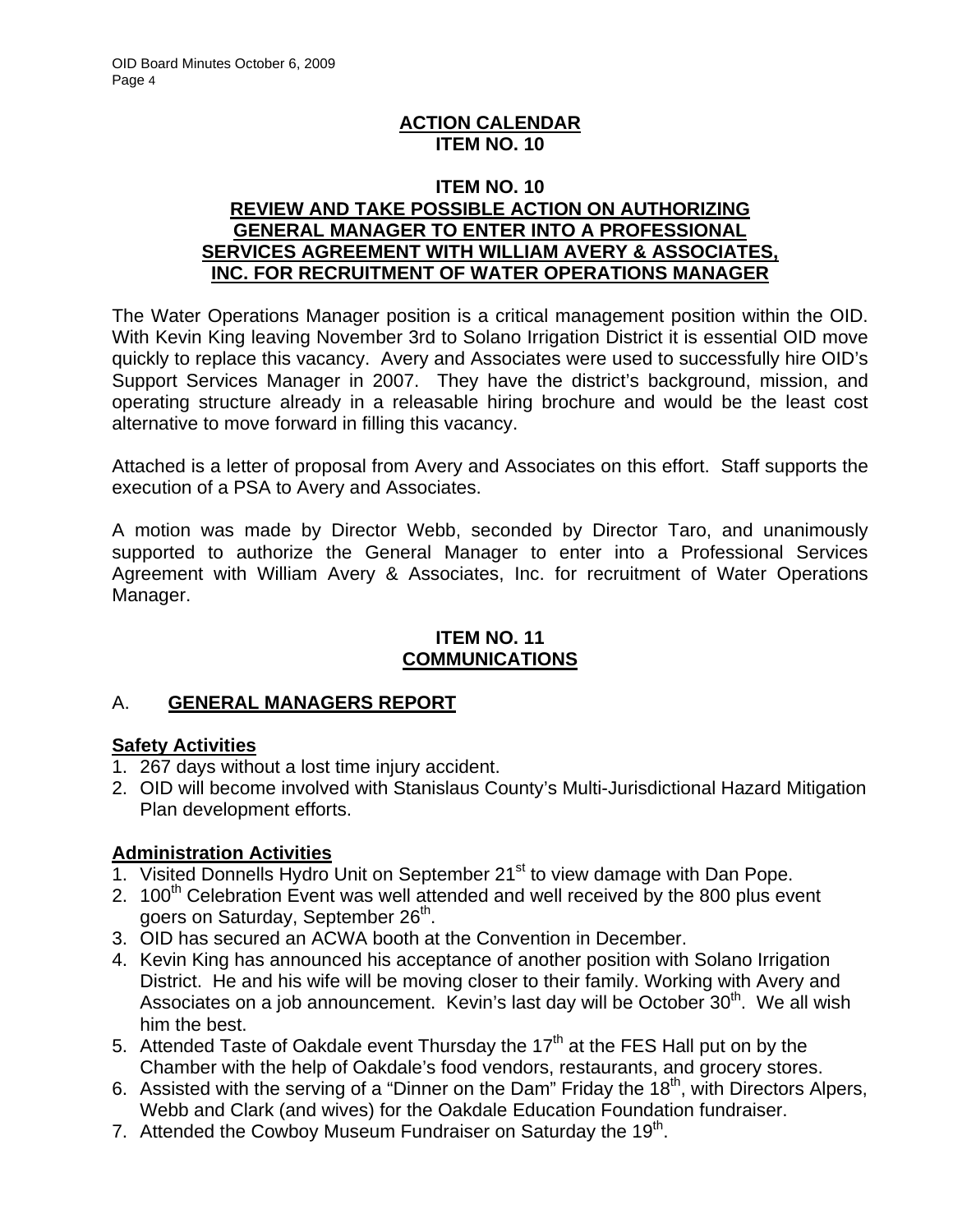- 8. Attended Oakdale Business Merchants meeting on September 30<sup>th</sup>.
- 9. Sent draft GPS Policy to OE3 Business Representative for review.
- 10. Preparing for Washington D.C. trip on October  $5<sup>th</sup>$ - $8<sup>th</sup>$ .
- 11. Reviewed drafts of VAMP extension agreement.
- 12. Working with general counsel on Lev encroachment, Willms and Ohe matters.

## **Contract and Special Project Activities**

- 1. South Main Canal and Tunnel Projects Magorian Mine Services continue to prepare submittals for review and approval by Condor. Magorian has completed and submitted the Storm Water Pollution Prevention Plan (SWPPP). Magorian has mobilized and set up jobsite office trailers. Magorian has submitted the Baseline Schedule indicating completion of Segment 1, Goodwin Dam to 2-Mile Bar Tunnel, to be completed on December 30, 2009 and Segment 2, Tunnel 7 to the  $2<sup>nd</sup>$  Concrete Flume, to be completed on December 29, 2009. Segment 2 access road and cattle guards have been completed. Temporary fencing will commence on October 5, 2009 for the area between the Conlin and Willms property. Magorian has started vegetation removal along the canal on Segment 1.
- 2. 2-Mile Bar Tunnel (CEQA & Engineering) A site survey was conducted by CH2MHILL, Bumgardner Biological Service and Condor on September 21, 2009 on the Upstream Portal, Downstream Portal and the proposed access road to the Downstream Portal. It was determined the new access road to the Downstream Portal would fall under a Cat-Ex for the construction effort. Various options are being addressed for the CEQA process required for the tunnel construction. At present, the best option would be to assume CTS presence. CH2MHILL and Bumgardner Biological estimated the cost to be around \$20,000 if the cost per acre is the same paid for the North Side Regulating Reservoir. Also, Elderberries bushes were observed on the existing canal which will require mapping and mitigation. All efforts are focused on the start of construction in 2013.
- 3. North Side Regulating Reservoir Foster & Sons, earthworks subcontractor, has completed all the work they can at this time until water is out of the canals. They have moved 150,000 yards of dirt to the levees and stockpile areas. Floyd Johnston Construction have mobilized a concrete batch plant and started the lining of the inside bank of the reservoir on Thursday, September 30, 2009. Their plan is to pour 10,000 Sq. Ft. per day which will require 34 workdays to complete the lining. Presently Floyd Johnston Construction has about 60% of the levee available for lining. Excavation was started on the new Burnett Lateral control structure. Rebar was delivered on Friday, October 2, 2009 with placement starting on October 5, 2009.
- 4. Cashman Dam Rehabilitation Project The Notice of Award to TCB Industrial was issued on September 17, 2009 and the Notice to Proceed was issued on October 1, 2009. The Pre-Construction Kick-off meeting was conducted on September 25, 2009. TCB presented some good construction execution plans for the project which should facilitate a timely completion. Pre-construction activities began on September 28, 2009 with the site access road and cattle guards being installed.
- 5. A Construction Project Administration program began with the Contracts and Engineering Department.
- 6. Contract Administration activities on contracts to be renewed and/or issued, Work Releases and Change Orders for all contracts.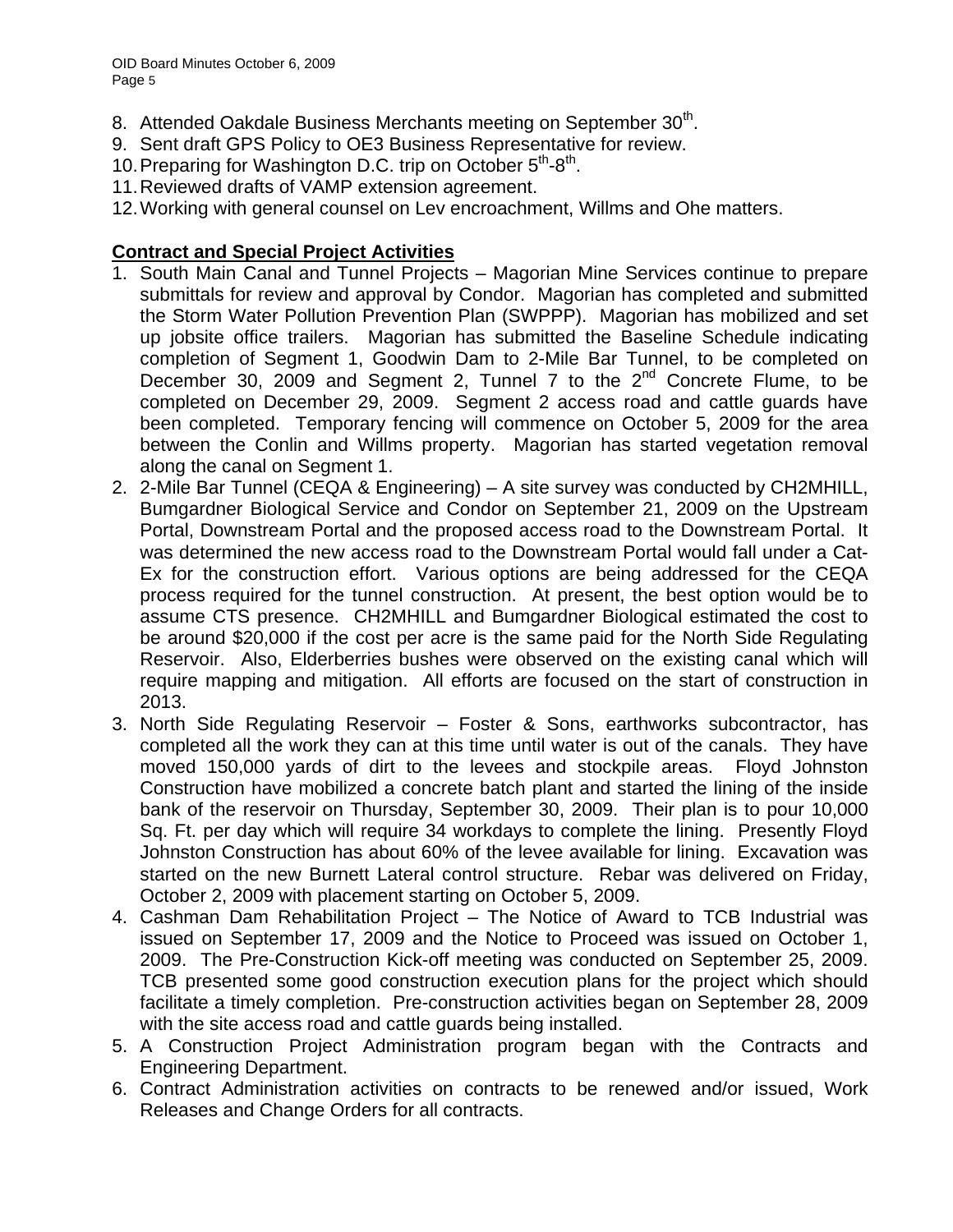# **Construction Activities**

- 1. Review of Job Set Up Forms
- 2. Preparing and conducting evaluations with the Support Services employees.
- 3. Assisting Engineering Department with constructability review of Capital Improvement Projects.
- 4. Preparation continuing for the 2009/2010 Construction Season.

# **Engineering Activities**

- 1. V.A. Rodden Continuing to work on Annexation Agreement.
- 2. Ongoing project management with Provost and Prichard.
- 3. Preparing Joslin Annexation package.
- 4. Grant of Easement for Erlanger Pipeline Relocation Project has been signed by Mr. Furtado.
- 5. Working on Furtado Deep Well Site Project Need final approval on purchase price from Board.
- 6. OID did not except the \$300,000 USBR Challenge Grant due to NEPA process requirements, specifically that pertaining to ESA review and a cultural review. USBR stated that this process would take at least a couple months and OID Management felt that given the bid price and urgency for this project to be completed, it would not be in our best interest to wait until 2010 to start the project.
- 7. Final Mitigation and Monitoring Plan for the Honolulu Bar Mitigation Project was submitted to Corp on 9/21/09 as required in the Final 404. Currently reviewing/preparing those remaining items due within sixty (60) days of issuance of Final 404.
- 8. Engineering Department assisting Mr. Jernigan in the environmental compliance phase of the New South Main Tunnel. Conference call with CH on 9/25/09 to discuss findings of field recon and path forward.
- 9. Encroachment Agreement for Belletto's pump station has been drafted and sent to the Belletto's for their notarized signatures.
	- 10. Further work on Wildcat Bridge Design is pending direction from the Board on how best to proceed with respect to the Willms Ranch.
- 11. Working with G&K/City of Riverbank as it pertains to the Riverbank Pipeline Relocation as part of the Army Munitions Plant Project.
- 12. Correspondence sent to Mr. Brichetto concerning his illegal encroachments on the Gilbert Lateral. To date, no action has been taken on his behalf to remove the encroachment(s).
- 13. Processing cost estimates/Requests for Work Order Approval for the 2009/2010 winter work season.
- 14. Final Conde Annexation cost summary submitted to Accounting for review.
- 15. Working with GM and Legal Counsel as it pertains to the Willms Ranch Project.
- 16. Finally contacted Mr. Lev concerning his illegal encroachments on the Crane Pipeline. Mr. Walker will be setting up a field meeting to discuss our issues with Mr. Lev.
- 17. Northcutt Deferred Conditions Agreement still has not been signed.
- 18. Correspondence sent to adjoining property owner concerning Patterson Deed.
- 19. Preparing Survey Short Course for C&M Staff. Short Course to be given the week of October  $12^{th}$ .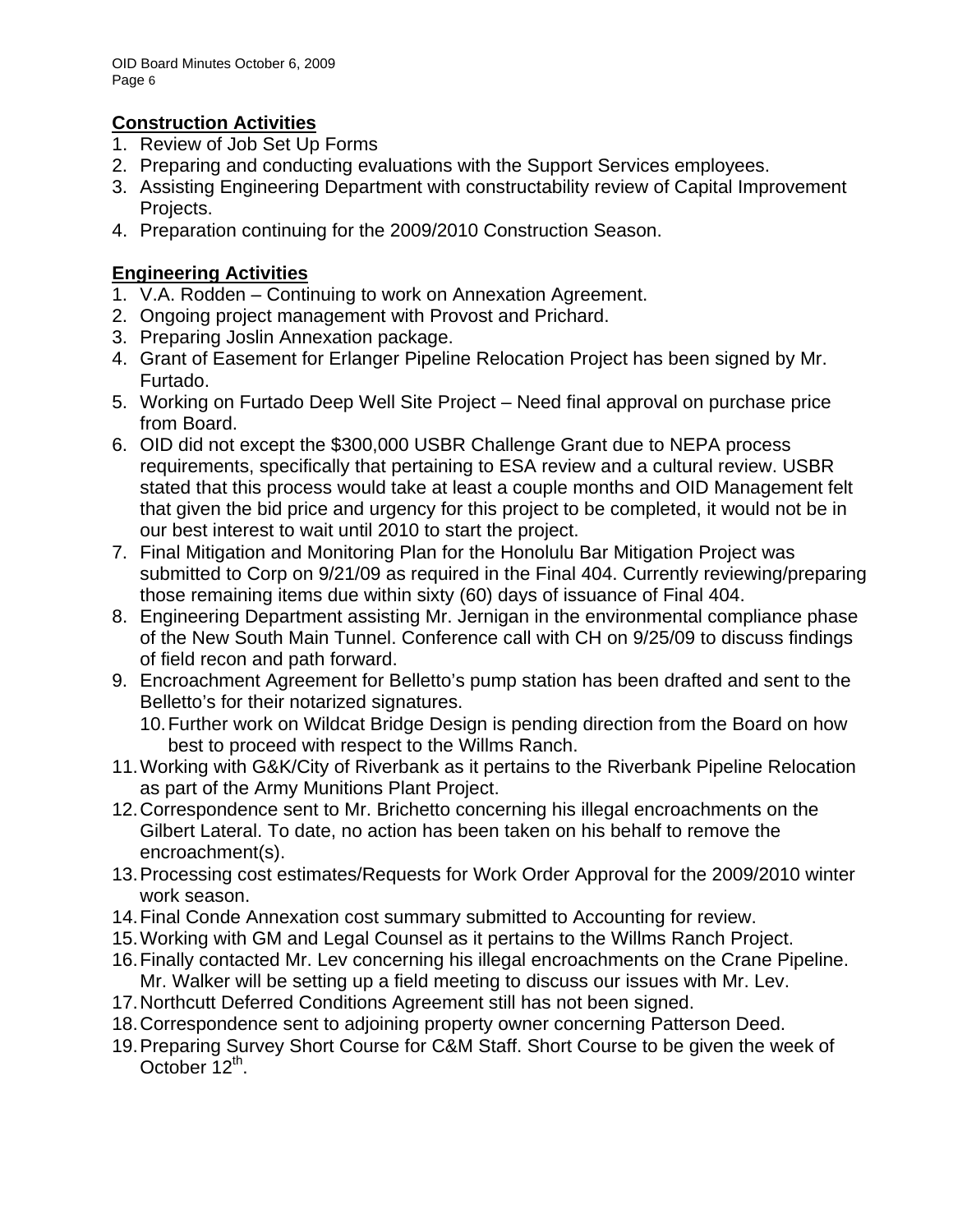# **Finance and Accounting Activities**

- 1. Attended the California Special District Association annual conference in Indian Wells. SDRMA (the District's WC carrier) provides for a 1% discount on the District's workers' compensation premiums (\$1,600) any time one management employee attends this conference. They will also give an additional 1% if a District director attends the conference.
- 2. Preparation of a 2010 draft budget.
- 3. Assisted outside IT consultant with installation of the new server and 13 new workstations.
- 4. Mailed out letters scheduling our annual rate setting meeting with all of the domestic water Improvement Districts. These meetings will be held during the week of October  $12^{th}$ .
- 5. Mailed out rate setting letters to all landowners of non-domestic Improvement Districts.
- 6. To date we have received several applications for the Principal Account Clerk position.
- 7. Finalizing our new Chart of Accounts with Springbrook Software.
- 8. Rural water system account information:
	- 88 late payment notices
	- 12 15-day shut-off notices
	- 5 48 hours shut-off notices
	- $1 -$ shut-off
	- 3 \$100 late payment deposits
- 9. Processed 27 title transfers during the month of September.
- 10. Preparation of 2009 Capital Project's estimated obligations through 2009.
- 11. Route accounting functions (AP, AR, PR, billings, account reconciliations, etc.)
- 12. Preparing for the 2009 Employee Benefits Fair. The District received notice that the H1N1 vaccinations will not be available at the fair, but the annual flu vaccination will be provided to all employees and their families.

# B. **COMMITTEE REPORTS**

There were no committee meetings to report.

## C. **DIRECTORS' COMMENTS/SUGGESTIONS**

## Director Webb

Director Webb commented on the insurance requirements of the District and whether or not the requirements were the same for anyone entering into a contract with the District. Chief Financial Officer Kathy Cook stated that general liability insurance is based on risk; however, workers' compensation insurance is the same for everyone.

## Director Taro

Director Taro congratulated Water Operations Manager Kevin King on another good water year.

Director Clark Directors Clark had no comments.